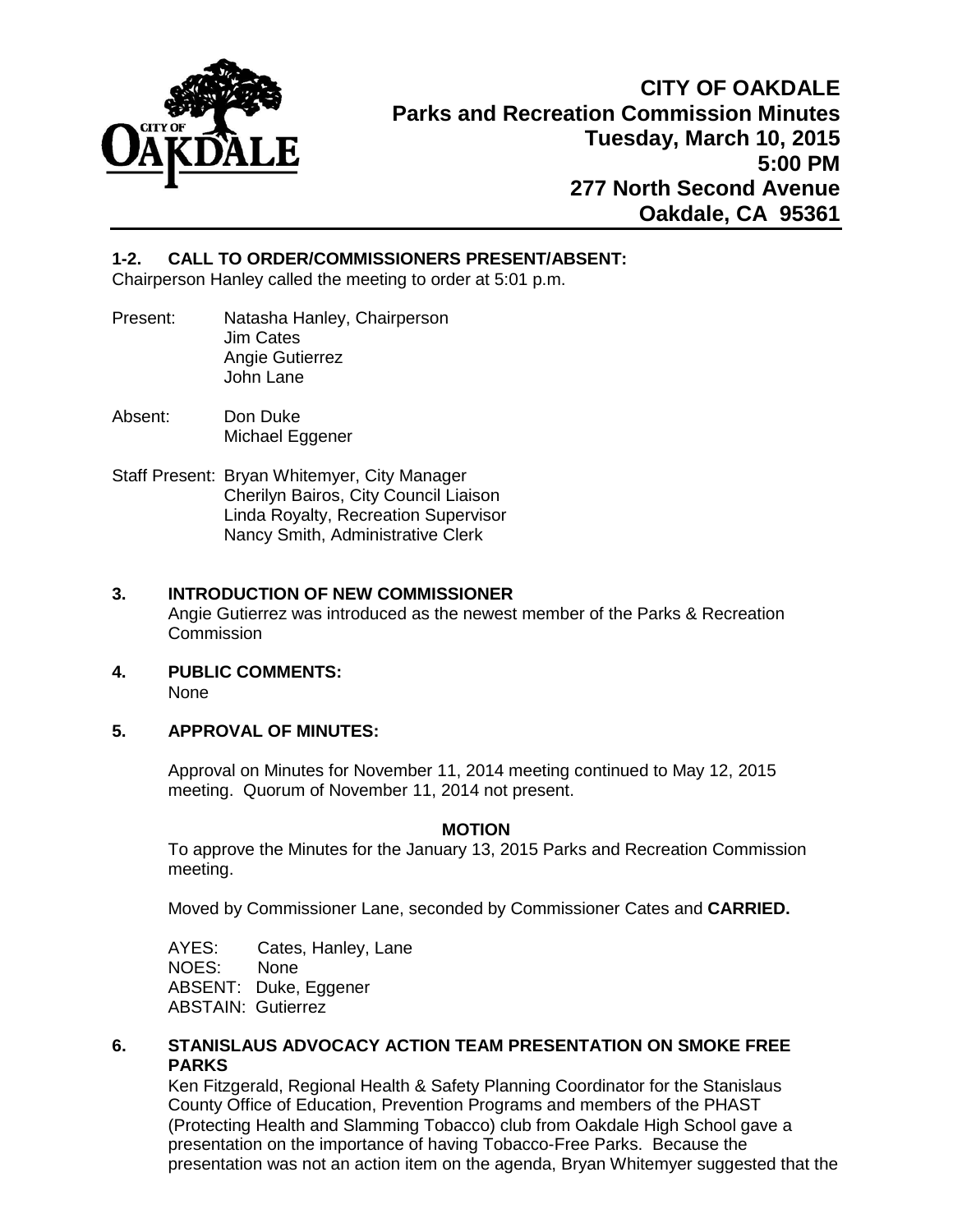Commission schedule a special meeting to decide if this program should go to City Council for action.

# **MOTION**

To approve a Special Meeting of the Parks and Recreation Commission on March 24, 2015 regarding possible Tobacco-Free Park ordinance.

Moved by Chairperson Gutierrez, seconded by Commissioner Cates and **CARRIED.** 

AYES: Cates, Gutierrez, Hanley, Lane NOES: None ABSENT: Duke, Eggener ABSTAIN: Gutierrez

# **6. PARKS AND RECREATION COMMISSION SCHEDULED MATTERS:**

#### **A. Old Business**

1. Burchell Hill Trail Trees Update

Bryan Whitemyer met with PG&E and they have agreed to replant trail and will work with the Oakdale Garden Club, Swift Landscaping and Burchell Hill residents. He will advise timeline for project at future meeting.

#### 2. Dorada Park Play Structure Update

Bryan Whitemyer reported that they had the first steering committee meeting which included representatives from Oakdale service clubs. The next meeting will be held later in March. There currently pledges in the amount of \$20,000. Goal is to raise \$100,000. He commented that this project will be a catalyst to other park improvements, including new restrooms and improvement to picnic area.

#### 3. South Yosemite Community Park/Skate Park update

Bryan Whitemyer reported that the rough grading is done. The next phases for contruction are PG&E and AT&T completing their underground line work. Frontage improvements to the road and sidewalks which will go out to bid when underground utility work is complete. When frontage improvements are complete, bids will go out for park construction. He expects the park to open in Summer 2016.

4. Valley View River Access Trail update

Bryan Whitemyer reported that trail construction is currently out for bid.

# **B. New Business**

1. City of Oakdale Parks Reservation Policy Update

Linda Royalty presented a new Oakdale City Parks reservation policy. The new policy would be for park reservations with permits at Kerr Park only. Fees will be charged for all permits issued. All other City parks would be on a first-come, firstserved basis with no permits issued.

# **MOTION**

To recommend that new Oakdale Parks Reservation Policy be taken to City Council for approval.